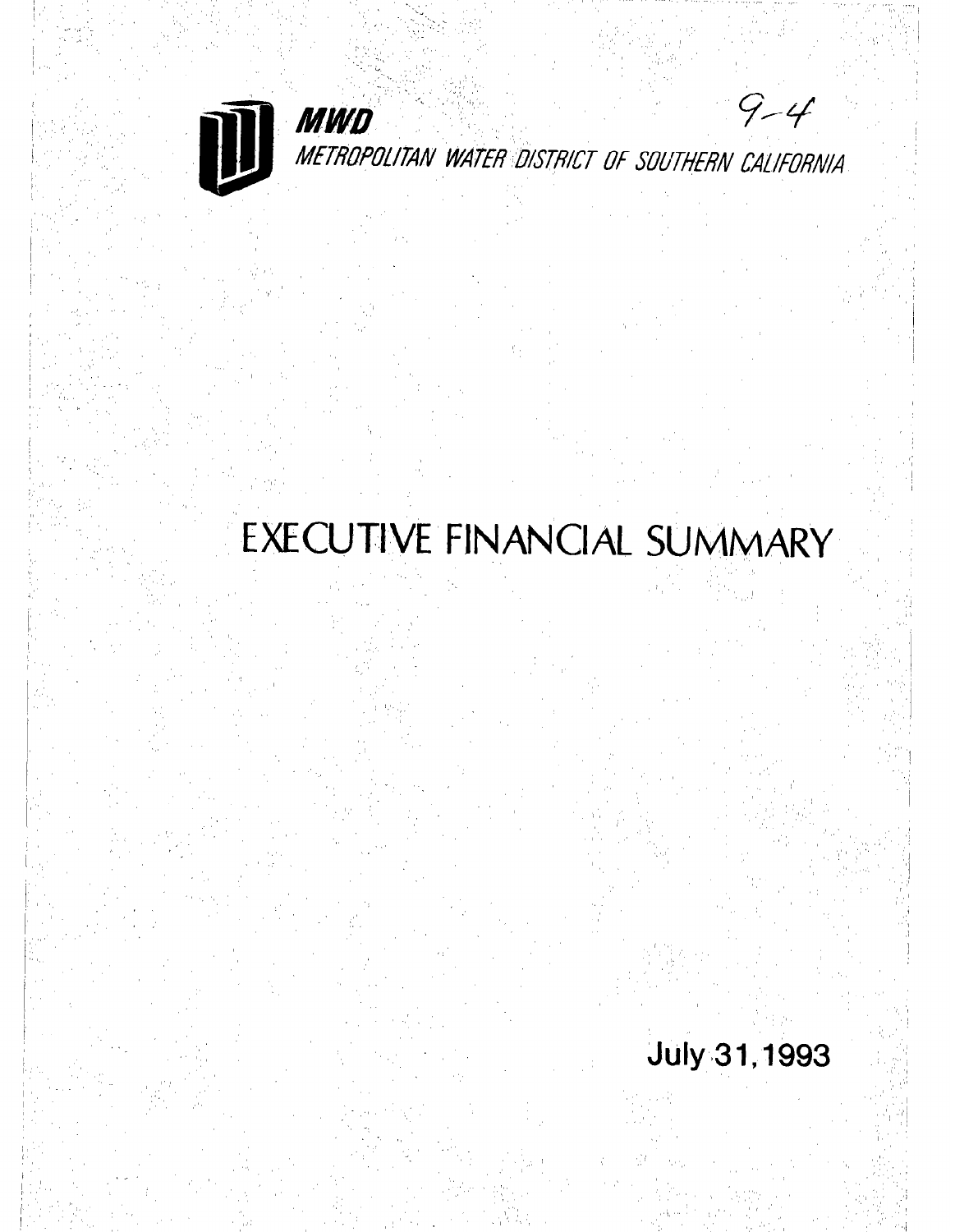

**MWD** METROPOLITAN WATER DISTRICT OF SOUTHERN CALIFORNIA September 29, 1993

- To: Board of Directors
- From: **General Manager**
- Subject: Executive Financial Summary

Transmitted herewith is the District's Executive Financial Summary for the 1993-94 fiscal year as of July 31, 1993.

| <u>Controller's Report</u>               | Page |
|------------------------------------------|------|
| Transmittal Letter                       | 1.   |
| Cash Basis Information:                  |      |
| Financial Board Charts                   | 2    |
| Budget v. Cost                           | 5    |
| Receipts, Disbursements, Balances and    |      |
| Appropriated Funds by Fund Type          |      |
| Accrual Basis Statements:                |      |
| Statement of Operations                  | 8    |
| Supplementary Information (Graphs):      |      |
| Projected and Actual Construction Costs  | 1 በ  |
| Projected Fixed SWC Charges Through 2035 | 11   |
| Historical Construction Expenditures     |      |
|                                          |      |

### Treasurer's Report

| Eligibility of Securities                         | 13 <sup>1</sup> |
|---------------------------------------------------|-----------------|
| Transmittal Letter                                | 14              |
| Summary of Investment Activity and Status of Cash | 15.             |
| Yield Comparisons                                 | 16.             |

John R. Wodraska

 $G \nrightleftharpoons D.$  [Leddy Director of Finance

 $By:$ 

DIF/mjw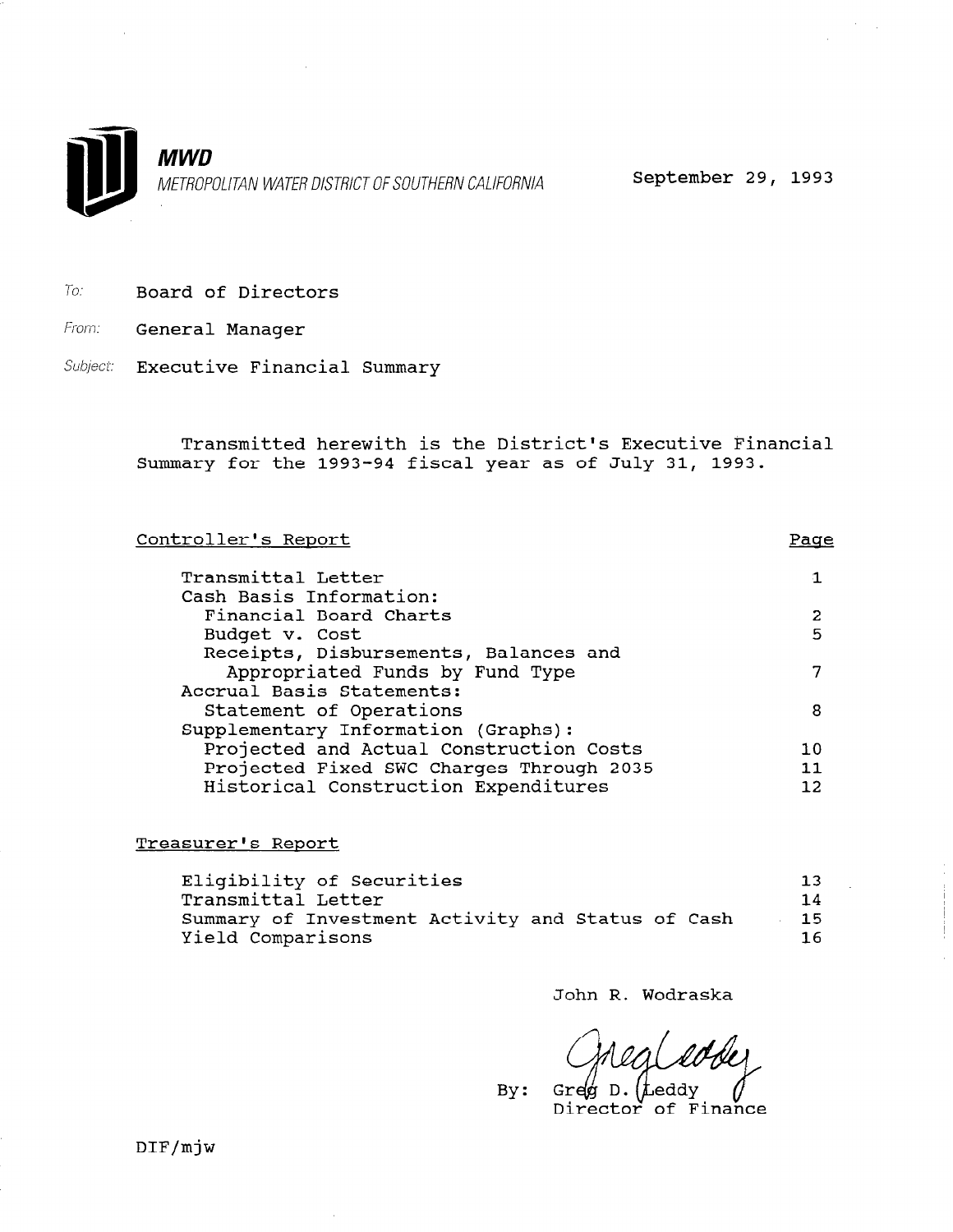

To: General Manager

From. Controller

*Subject:* Monthly Financial Summary

> Transmitted herewith is the Monthly Financial Summary as of July 31, 1993. Included in the report are the following statements:

- . Financial Board Charts
- · Budget v. Cost Report
- . Statement of Receipts, Disbursements, and Balances by Fund
- . Statement of Operations--Accrual Basis
- · Supplementary Information

The following appropriation was closed in July and transferred to Completed Features:

Appn. Description

579 Mills Filtration Plant-Ferric Chloride Study

David I Juneau

David I. Furukawa

Encl.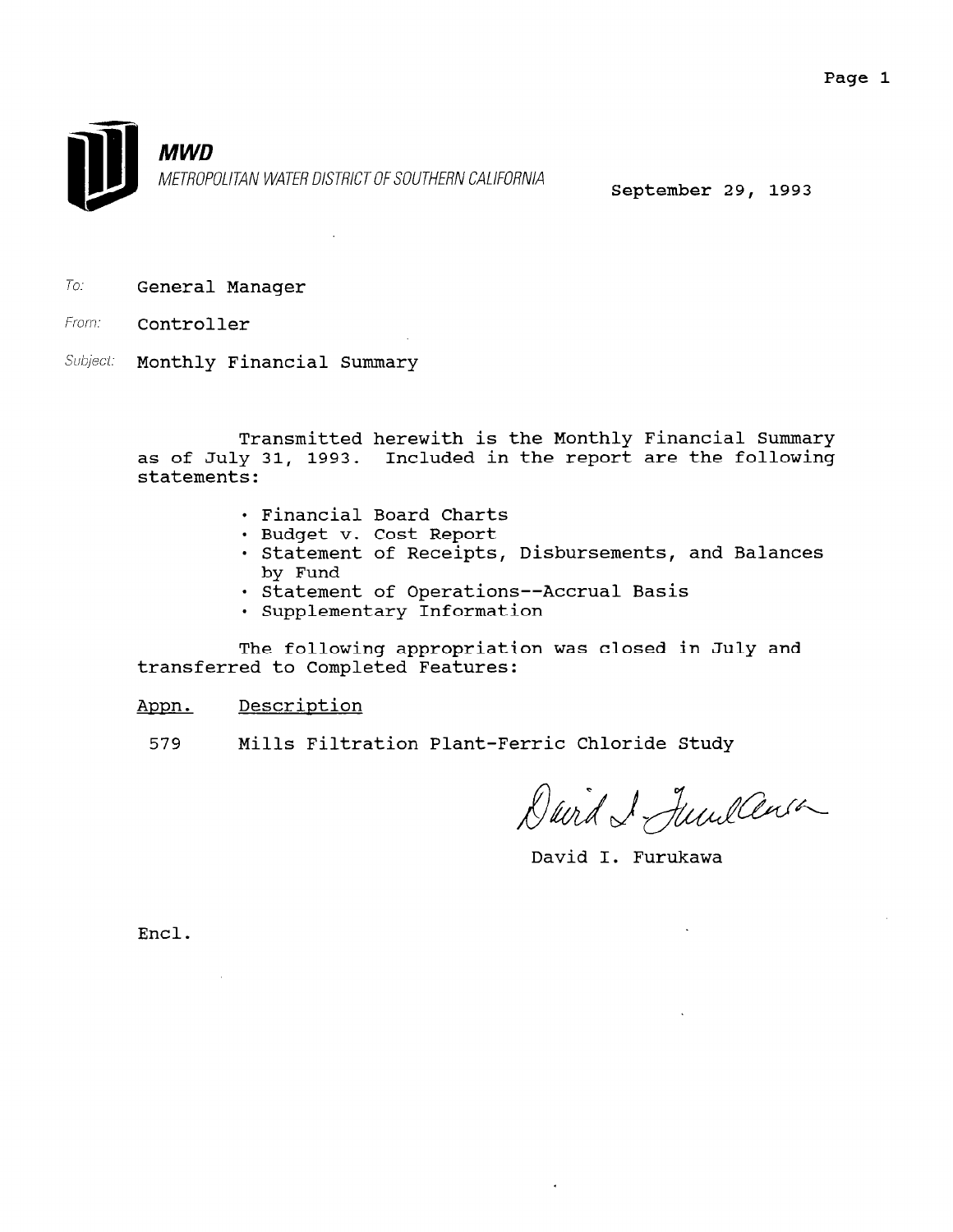

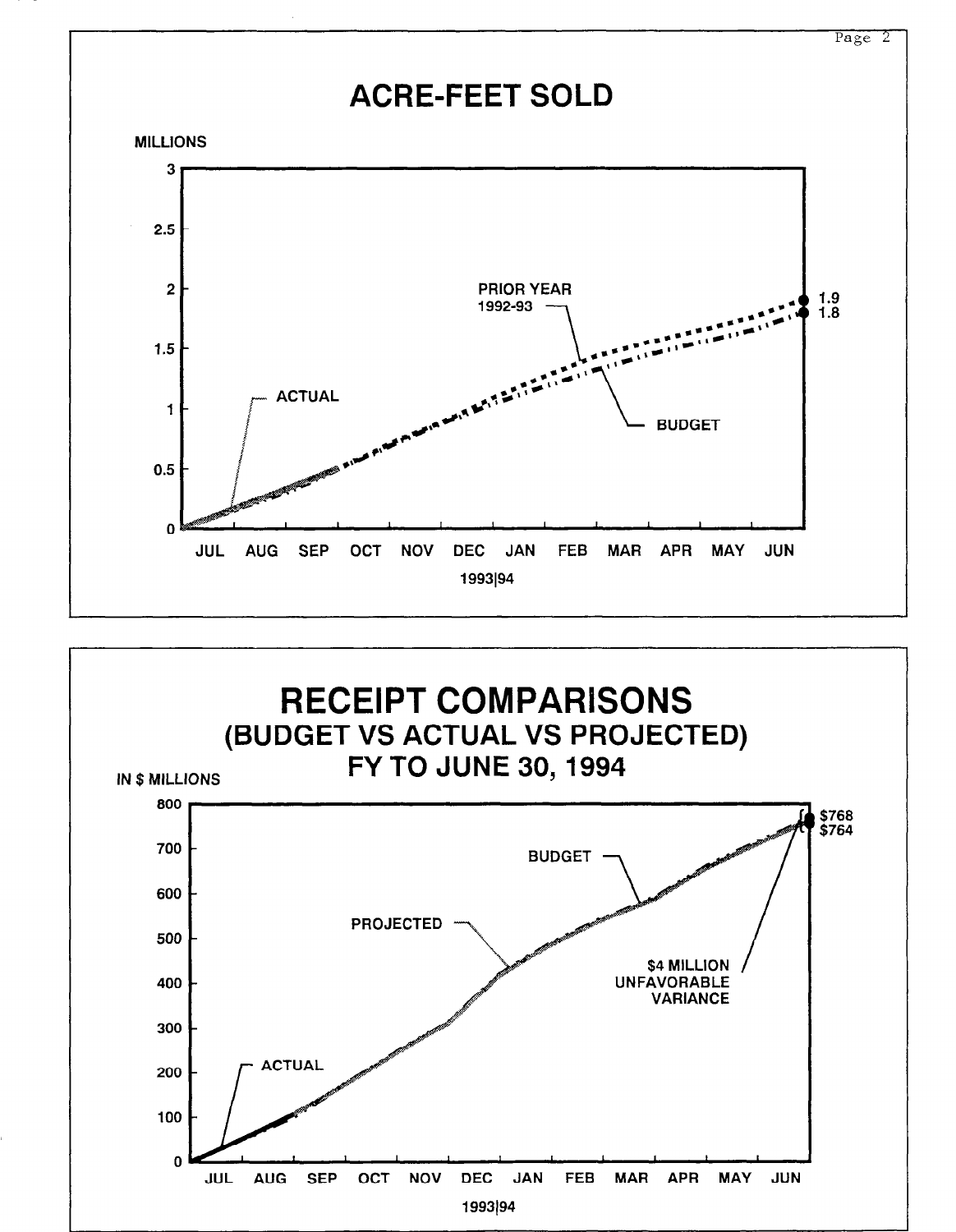

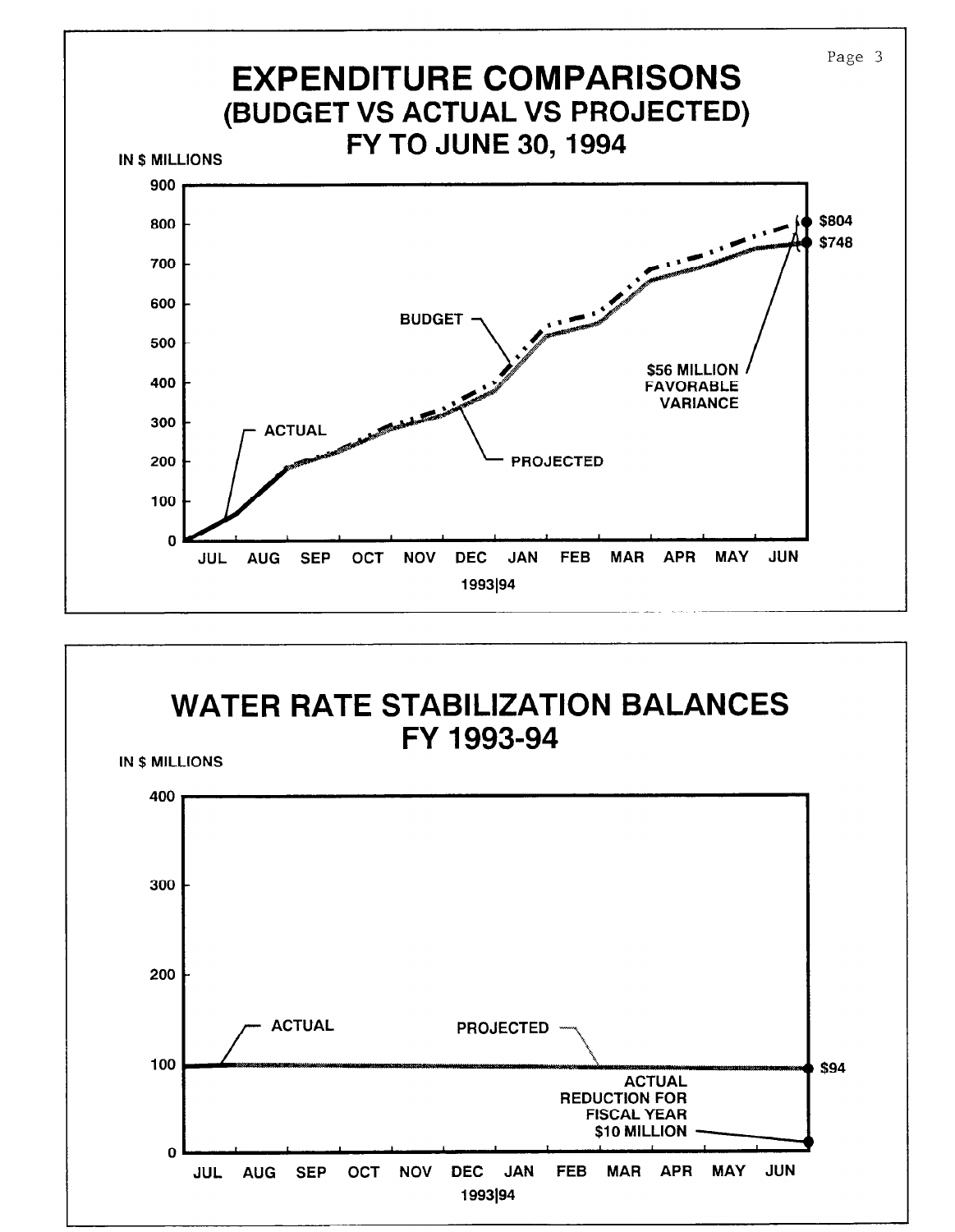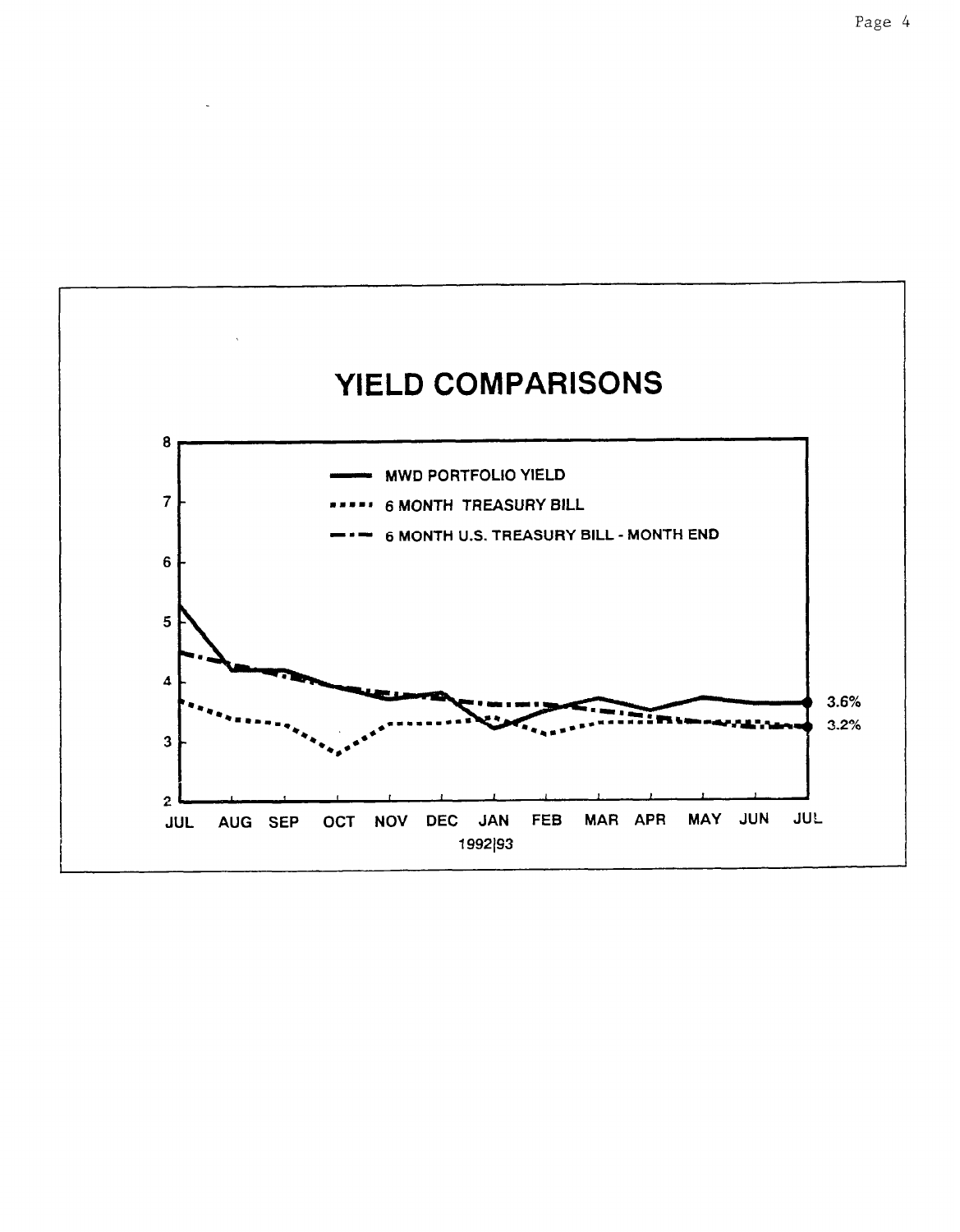### BUDGET VS COST REPORT - CASH BASIS SUMMARY\* JULY 1,1993-JULY 31,1993 (IN MILLIONS OF DOLLARS)

|                                                                    | <b>PRIOR YEAR</b> | <b>ANNUAL</b> | <b>BUDGET</b>  | <b>ACTUAL</b>  | <b>VARIANCE**</b>     |              |
|--------------------------------------------------------------------|-------------------|---------------|----------------|----------------|-----------------------|--------------|
|                                                                    | <b>ACTUAL</b>     | <b>BUDGET</b> | <b>TO DATE</b> | <b>TO DATE</b> | <b>AMOUNT PERCENT</b> |              |
| OPERATING RECEIPTS:                                                |                   |               |                |                |                       |              |
| <b>Receipts from Water Sales</b>                                   | \$526.5           | \$588.2       | \$45.7         | \$48.2         | \$2.5                 | 5.5%         |
| <b>Receipts from Power Recoveries</b>                              | 14.3              | 19.0          | 0.9            | 1.6            | 0.7                   | 75.6% (a)    |
| <b>Additional Revenues</b>                                         | 23.7              | 50.0          | 0.4            | 0.4            | 0.0                   | $-0.0%$      |
| TOTAL OPERATING RECEIPTS                                           | \$564.5           | \$657.2       | \$47.0         | \$50.2         | \$3.2\$               |              |
| OPERATIONS & MAINTENANCE EXPENDITURES:                             |                   |               |                |                |                       |              |
| MWD O&M & CRA Power                                                | \$229.5           | \$255.3       | \$24.3         | \$32.5         | (\$8.2)               | $-33.8%$ (b) |
| SWC O&M and Power (Net)                                            | 77.1              | 131.4         | 10.2           | 10.8           | (0.6)                 | $-5.8%$      |
| Water Transfers\Options                                            | 1.8               | 12.0          | 0.0            | 0.0            | 0.0                   | 0.0%         |
| Additional CRA Supplies: O&M                                       | 4.6               | 6.7           | 4.6            | 4.6            | 0.0                   | 0.0%         |
| itotal ołm expenditures                                            | \$313.1           | \$405.3       | \$39.1         | \$47.8         | ( \$8.8)              |              |
| NET OPERATING REVENUES                                             | \$251.4           | \$251.9       | \$7.9          | \$2.4          | ( \$5.5)              |              |
| Interest on Investments                                            | \$18.8            | \$20.0        | \$3.2          | \$3.0          | (SO.2)                | $-5.4%$      |
| Revenue Bond/Commerical Paper Debt Service                         | 48.5              | 49.5          | 18.0           | 18.5           | (0.4)                 | $-2.5%$      |
| ifunds available from operations                                   | \$221.8           | \$222.4       | (\$6.9)        | (\$13.1)       | ( \$6.2)              |              |
| Additional CRA Supplies - Capital                                  | (\$26.5)          | (\$42.2)      | \$0.0          | (\$0.0)        | (\$0.0)               | 0.0%         |
| Pay-As-You-Go Construction                                         | (10.1)            | (64.9)        | (0.5)          | 0.4            | 0.9                   | 185.0% (c)   |
| Operating Equipment, Other Receipts, Trust                         |                   |               |                |                |                       |              |
| Avtivity & General Fund Expenditures                               | 11.5              | (2.6)         | (0.2)          | 0.6            | 08                    | 355.0% (d)   |
| <b>Tax Receipts</b>                                                | 86.4              | 90.0          | 2.5            | 2.0            | (0.5)                 | $-18.8%$ (e) |
| <b>State Water Contract Capital</b>                                | (170.1)           | (181.6)       | (5.1)          | (5.1)          | 0.0                   | 0.0%         |
| G.O. Bond/Other Debt Service                                       | (56.8)            | (57.7)        | (0.1)          | (0,1)          | 0.0                   | 0.0%         |
| CHANGE IN CASH ON HAND                                             | \$56.2            | (\$36.4)      | (\$10.3)       | (\$15.3)       | ( \$5.0)              |              |
|                                                                    | 10.26             | 10.70         | 1.27           | 0.37           |                       |              |
| ISR. LIEN DEBT SERVICE COVERAGE<br>IUR. LIEN DEBT SERVICE COVERAGE | 10.92             | 10.35         | 0.42           | $-0.08$        |                       |              |
| CONSTRUCTION EXPENDITURES FROM BONDS                               | \$248.5           | \$329.8       | \$27.5         | \$12.1         | \$15.4                | 56.1% (f)    |

\* Excluding Bond Construction Funds, Excess Earnings Funds, other Trust Funds, and the Deferred Compensation Fund.

\*\* A positive variance is favorable to MWD, a negative variance is unfavorable.

Minor differences are due to rounding.

File: P:\finserv\9307bdct.wql Prepared by: WEH

 $\mathcal{A}$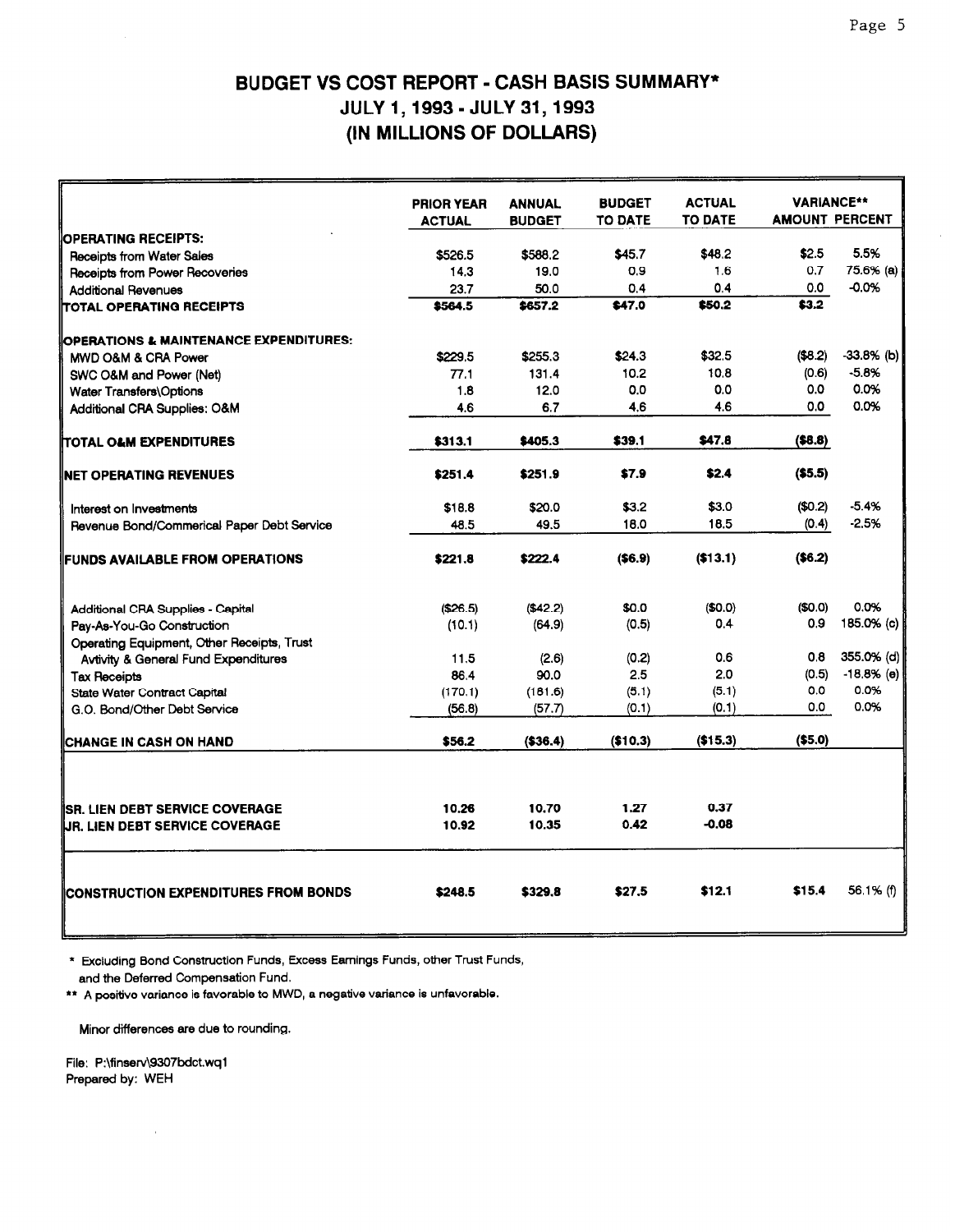### CASH BASIS EXECUTIVE FINANCIAL SUMMARY VARIANCE EXPLANATIONS ( Through July 31, 1993 )

Criteria:  $+5500,000$  and 10 percent or more

#### OPERATING RECEIPTS

(a) Receipts from power recoveries were 75.6 percent over budget because several power plants were operated at higher levels than was anticipated in the budget due to increased water deliveries.

#### OPERATIONS AND MAINTENANCE EXPENDITURES

(b) MWD O&M expenditures and CRA power were \$8.2 million over budget mainly because of several accounting transactions for the recording of completed features, including the partial completion of the Imperial Irrigation District (IID) facilities, the loss on the sale of the South Laguna and Los Virgenes Reclamation projects to their member agencies, and the adjustment for the 1993 IID funding call payment to reflect the O&M portion of the expenditure.

#### OTHER RECEIPTS AND EXPENDITURES

- $(c)$ Pay-As-You-Go construction disbursements were \$900,000 less than budget due to the retirement of plant assets remaining on the records in June which were reflected in July as receipts to the fund.
- (d) Operating equipment purchases, other receipts, trust accounts, and General Fund expenditures were \$800,000 under budget due to the deferral of disbursements for operating equipment, and reimbursement transactions that are not included in the budget.
- (e) Receipts from taxes were under budget by 18.8 percent due to the timing of receipts from current and delinquent taxes.

#### CONSTRUCTION EXPENDITURES FROM BOND PROCEEDS

 $(f)$ Construction expenditures from bond proceeds were 56.1 percent below budget mainly because delays in Right of Way acquisition for the Domenigoni Valley Reservoir; capacity charges for the month of July are not reflected in actual charges for the South County Pipeline Joint Participation program; Mills Filtration Plant bid/award was delayed coupled with the construction bid for plant expansion being less than original estimate; the All Filtration Plants and Distribution System Chemical Containment Program is experiencing delays in consultant design and construction at Jensen Filtration Plant; and several scheduled capital improvement programs ( i.e. Allen-McColloch Pipeline purchase, Perris Filtration Plant Land Acquisition, and the Information Systems Strategic Plan Phase 1) are waiting for Board authorization.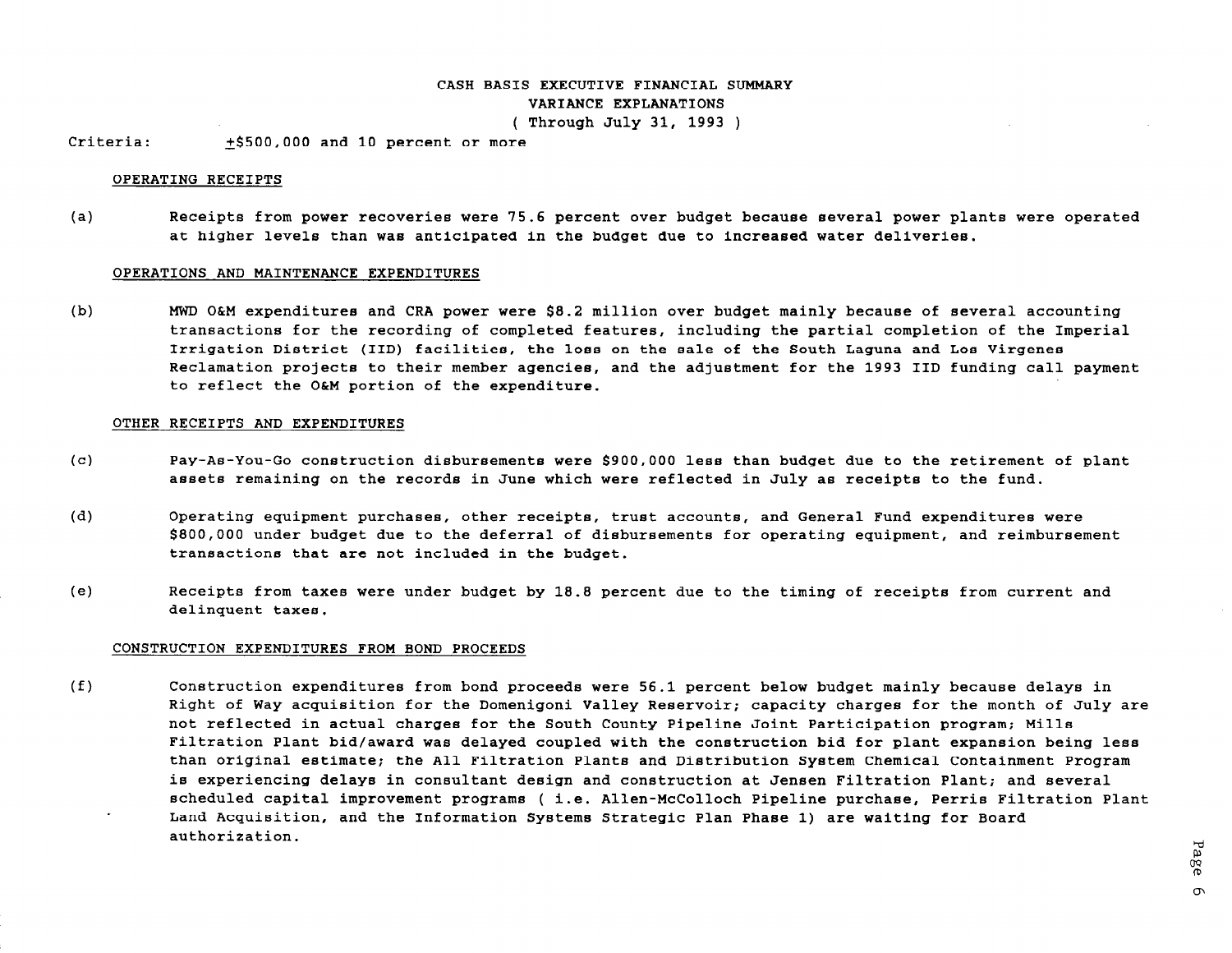#### STATEMENT OF RECEIPTS, DISBURSEMENTS, BALANCES AND APPROPRIATED FUNDS JULY 1, 1993 THROUGH JULY 31, 1993

APPROPRIATED FUNDS **87,541,000.00** 268,234,000.00 131,081,000.00

| JULI I, 1993 ITINUOGHIJULI JI, 1993                  | <b>OPERATING</b><br><b>FUNDS</b> | STATE CONTRACT<br><b>FUNDS</b> | <b>DEBT</b><br><b>SERVICE</b><br><b>FUNDS</b> | <b>RATE</b><br><b>STABILIZATION</b><br><b>FUNDS</b> | PAY-AS-YOU-<br><b>GO FUND</b> | <b>REVOLVING</b><br>CONSTR. FUND | REVENUE BOND<br>CONSTR. FUNDS | <b>OTHER</b><br><b>FUNDS</b> |
|------------------------------------------------------|----------------------------------|--------------------------------|-----------------------------------------------|-----------------------------------------------------|-------------------------------|----------------------------------|-------------------------------|------------------------------|
| BALANCES - START OF PERIOD<br>CASH AND INVESTMENTS   | 291,178,136.55                   | 60,538,414.05                  | 99,304,423.72                                 | 98.055,662.26                                       | 65,000,092.46                 | 261,654.05                       | 487,074,693.94                | 265,024,004.95               |
| <b>RECEIPTS</b>                                      |                                  |                                |                                               |                                                     |                               |                                  |                               |                              |
|                                                      |                                  |                                |                                               |                                                     |                               |                                  |                               |                              |
| Net Tax Collections                                  |                                  | 873,923.19                     | 1,119,719.17                                  |                                                     |                               |                                  |                               |                              |
| Water Sales                                          | 48, 197, 235.03                  |                                |                                               |                                                     |                               |                                  |                               |                              |
| Water Standby Charge                                 | 373,451.36                       |                                |                                               |                                                     |                               |                                  |                               |                              |
| Power Recoveries                                     | 1,635,013.83                     |                                |                                               | 1,712,661.03                                        | 109,415.12                    | 12,076.28                        | 4,716,970.66                  | 113,564.95                   |
| interest on Investments                              | 200,370.42                       | 269,976.81                     | 688,020.11                                    |                                                     |                               |                                  |                               | 162,084,027.92               |
| Bond Sales/CP Sales                                  | 252,454.66                       |                                | 4,210,011.78                                  |                                                     | 422.19                        |                                  |                               |                              |
| Other Collections                                    |                                  |                                |                                               |                                                     |                               |                                  |                               |                              |
| TOTAL RECEIPTS                                       | 50,658,525.30                    | 1,143,900 00                   | 6,017,751.06                                  | 1,712,861.03                                        | 109,837.31                    | 12,076.28                        | 4.716,970.86                  | 162, 197, 592.87             |
| INTER-FUND TRANSFERS                                 | (6, 879, 595.60)                 | 10,000,000.00                  | 1,922,674.02                                  |                                                     | (830, 735.64)                 | (525.86)                         | (0,739,617.28)                | 4,527,800.36                 |
| REIMBURSEMENTS                                       |                                  |                                |                                               |                                                     |                               |                                  |                               |                              |
| Operation & Maintenance                              | 460,344.42                       |                                |                                               |                                                     |                               |                                  |                               |                              |
| <b>Operating Equipment</b>                           |                                  |                                |                                               |                                                     |                               |                                  |                               |                              |
| Inventories                                          |                                  |                                |                                               |                                                     |                               |                                  |                               |                              |
| Construction                                         | 1,093,537.86                     |                                |                                               |                                                     | 2,906.45                      |                                  | 12,086.64                     |                              |
| Interest & Premium on Bonds                          |                                  |                                | 903,701.76                                    |                                                     |                               |                                  |                               |                              |
| TOTAL REIMBURSEMENTS                                 | 1,553,882.28                     |                                | 903,701.76                                    |                                                     | 2,906.45                      |                                  | 12,086.64                     |                              |
| <b>DISBURSEMENTS</b>                                 |                                  |                                |                                               |                                                     |                               |                                  |                               |                              |
| Operation & Maintenance                              | 35,509,469.06                    |                                |                                               |                                                     |                               |                                  |                               |                              |
| Operating Equipment (Net)                            | 1,080,134.85                     |                                |                                               |                                                     |                               |                                  |                               |                              |
| Invent. & Undistr. Payroll (Net)                     | (453, 884.28)                    |                                |                                               |                                                     |                               |                                  |                               |                              |
| Construction                                         | (1,222,869,10)                   |                                |                                               |                                                     | (424, 827.44)                 | 49,046.66                        | 10,986,378.13                 |                              |
| DWR - Capital Payments                               |                                  |                                |                                               |                                                     |                               |                                  |                               |                              |
| DWR - Minimum O&M                                    | 6,594,744.00                     |                                |                                               |                                                     |                               |                                  |                               |                              |
| Off Aqueduct Facilities                              | 4,948,427.00                     | 3,810,622.00                   |                                               |                                                     |                               |                                  |                               |                              |
| CRA - Power                                          | 2,002,259.10                     |                                |                                               |                                                     |                               |                                  |                               |                              |
| SWC - Variable Power                                 | 487,097.00                       |                                |                                               |                                                     |                               |                                  |                               |                              |
| SWC - Credit                                         |                                  |                                |                                               |                                                     |                               |                                  |                               |                              |
| DWR - Water Bank                                     |                                  |                                |                                               |                                                     |                               |                                  |                               |                              |
| To SDCWA - Ist Aqueduct<br>Debt Service on MWD Bonds |                                  |                                | 31,536,368.52                                 |                                                     |                               |                                  |                               |                              |
| Net Book Losses on Investment                        |                                  |                                |                                               |                                                     |                               |                                  |                               |                              |
| Transactions                                         |                                  |                                |                                               |                                                     |                               |                                  |                               |                              |
| TOTAL DISBURSEMENTS                                  | 48,945,377.63                    | 3,810,622.00                   | 31,536,368.52                                 |                                                     | (424, 827.44)                 | 49,046.86                        | 10,986,378.13                 |                              |
| TRANSFERS TO ESCROW BANK ACCOUNT                     |                                  |                                |                                               |                                                     |                               |                                  |                               | 166,611,828.28               |
| TRUST ACCOUNT TRANSACTIONS (NET)                     | (1,363,041.36)                   |                                | (960, 526.25)                                 |                                                     |                               |                                  |                               | (121.690.68)                 |
| BALANCES - END OF PERIOD                             |                                  |                                |                                               |                                                     |                               |                                  |                               |                              |
| <b>CASH AND INVESTMENTS</b>                          | 286.202.529.54                   | 67,671,692.05                  | 75,651,655.79                                 | 99,768,743.31                                       | 64,706,928.02                 | 244, 157.61                      | 472,077,756.03                | 265.015,879.22               |

18,900,000.00 5,792,000.00 447,046,000.00

 $\sim$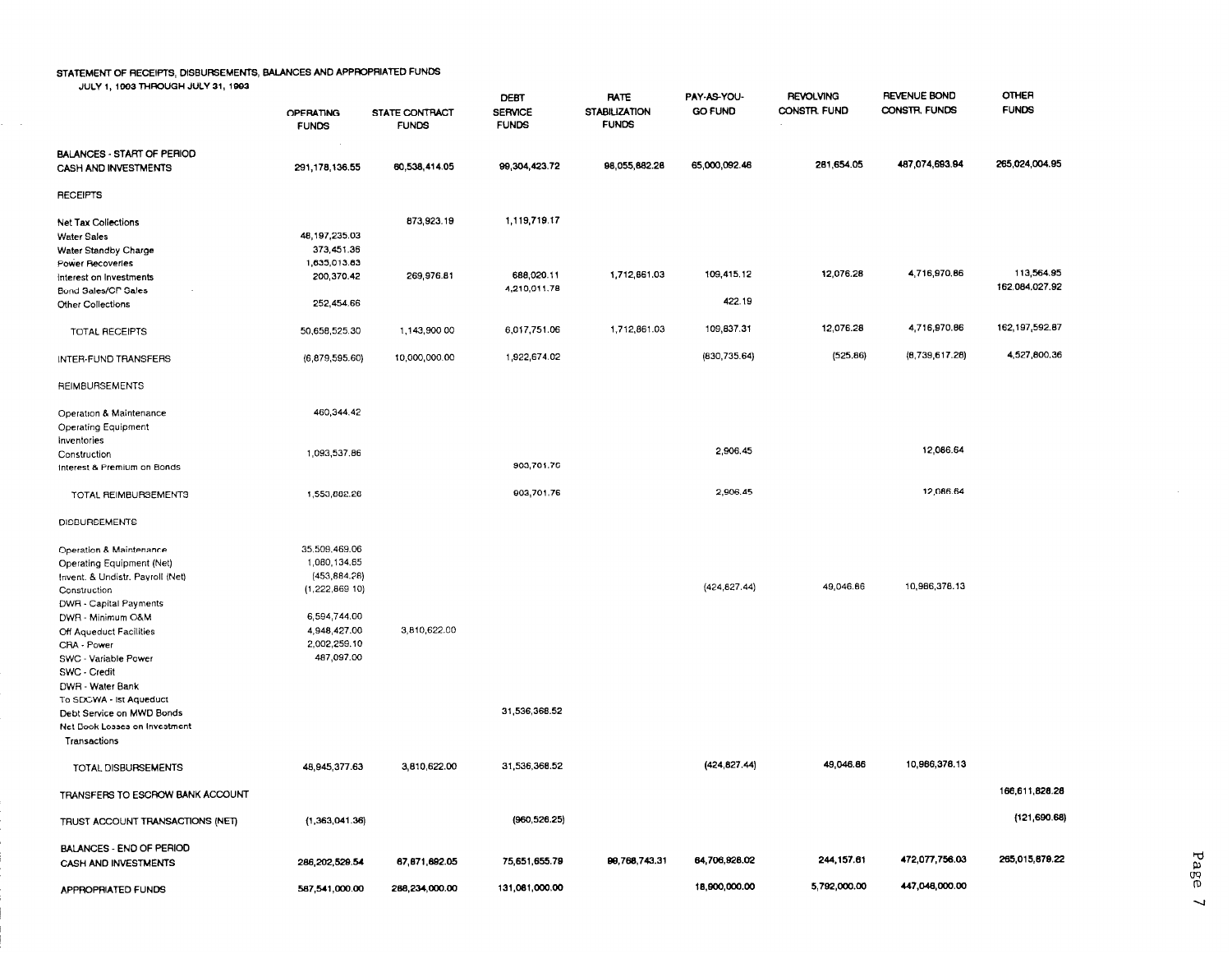### STATEMENT OF OPERATIONS

 $\mathcal{L}(\mathcal{A})$  and  $\mathcal{L}(\mathcal{A})$ 

## FISCAL YEAR THROUGH JULY 31, 1992

| GROSS OPERATING INCOME                            |                                                  |                            |                     |
|---------------------------------------------------|--------------------------------------------------|----------------------------|---------------------|
| Water Sales:                                      | Acre Feet                                        |                            |                     |
| Noninterruptible                                  |                                                  |                            |                     |
| Untreated                                         | 47,390.0                                         | 12,886,654.00              |                     |
| Treated                                           | 111,255.1                                        | 36,104,016.30              |                     |
| Interruptible                                     |                                                  |                            |                     |
| Untreated                                         | 7,240.3                                          | 1,328,581.70               |                     |
| Treated                                           | 7,520.0                                          | 2,100,172.50<br>171,091.20 |                     |
| Reclaimed Water                                   | 2,036.8<br>175,442.2                             | 52,590,515.70              |                     |
|                                                   |                                                  | .00                        |                     |
| Water Standby Charge<br>Power Recoveries:         | 31,022,000 kWh )                                 | 1,631,599.23               | 54, 222, 114.93     |
|                                                   |                                                  |                            |                     |
| OPERATION AND MAINTENANCE                         |                                                  | 15,727,005.96              |                     |
| Operations                                        |                                                  | 20,710,613.83              | 36, 437, 619.79     |
| Power and Water Costs                             |                                                  |                            |                     |
| Operating Income before Amort. & Depr.            |                                                  |                            | 17,784,495.14       |
| Amort. of Participation Rights in State Project   |                                                  | 6,276,449.00               |                     |
| Depreciation, Plant                               |                                                  | 1,998,838.00               | 8,275,287.00        |
| Operating Income                                  |                                                  |                            | 9,509,208.14        |
|                                                   |                                                  |                            |                     |
| OTHER INCOME                                      |                                                  |                            |                     |
| Net Tax Revenues                                  |                                                  | 7,403,494.58               |                     |
| Interest Earned on Investments                    |                                                  | 2,695,287.84               |                     |
| Current Interest Levies - Annexation Commitments  |                                                  | 170,000.00                 |                     |
| Property Rentals                                  |                                                  | 12,925.49                  |                     |
| Gain on Land Sales                                |                                                  | .00                        |                     |
| Earnings on Escrow Accounts                       |                                                  | $.00 \,$<br>74, 174.48     | 10, 355, 882.39     |
| Sundry Revenues                                   |                                                  |                            |                     |
| INTEREST AND OTHER EXPENSE                        |                                                  |                            |                     |
| Bond Interest Expense                             |                                                  | 4,545,219.03               |                     |
| Adjustment for OAPF Obligation                    |                                                  | .00                        |                     |
| Arbitrage Rebate Tax                              |                                                  | .00                        |                     |
| Sundry Expense                                    |                                                  | 148,073.71                 | 4,693,292.74        |
|                                                   | Income before Annex. Inc. & Prior Years' Adjust. |                            | 15, 171, 797. 79    |
| ANNEXATION INCOME                                 |                                                  |                            |                     |
| Levies for Uncapitalized Annexation - Principal   |                                                  | 10,000.00                  |                     |
| New Annexations - Principal                       |                                                  | .00                        | 10,000.00           |
|                                                   |                                                  |                            |                     |
| ADJUSTMENTS OF PRIOR YEARS' POWER AND WATER COSTS |                                                  |                            | 17, 125, 770.00     |
| EXTRAORDINARY LOSS ON DEFEASANCE OF BONDS         |                                                  |                            | .00                 |
| NET INCOME                                        |                                                  |                            | 32, 307, 567.79     |
|                                                   |                                                  |                            |                     |
| RETAINED EARNINGS AT START OF YEAR                |                                                  |                            | 2, 245, 408, 572.51 |
| RETAINED EARNINGS TO DATE                         |                                                  |                            | 2, 277, 716, 140.30 |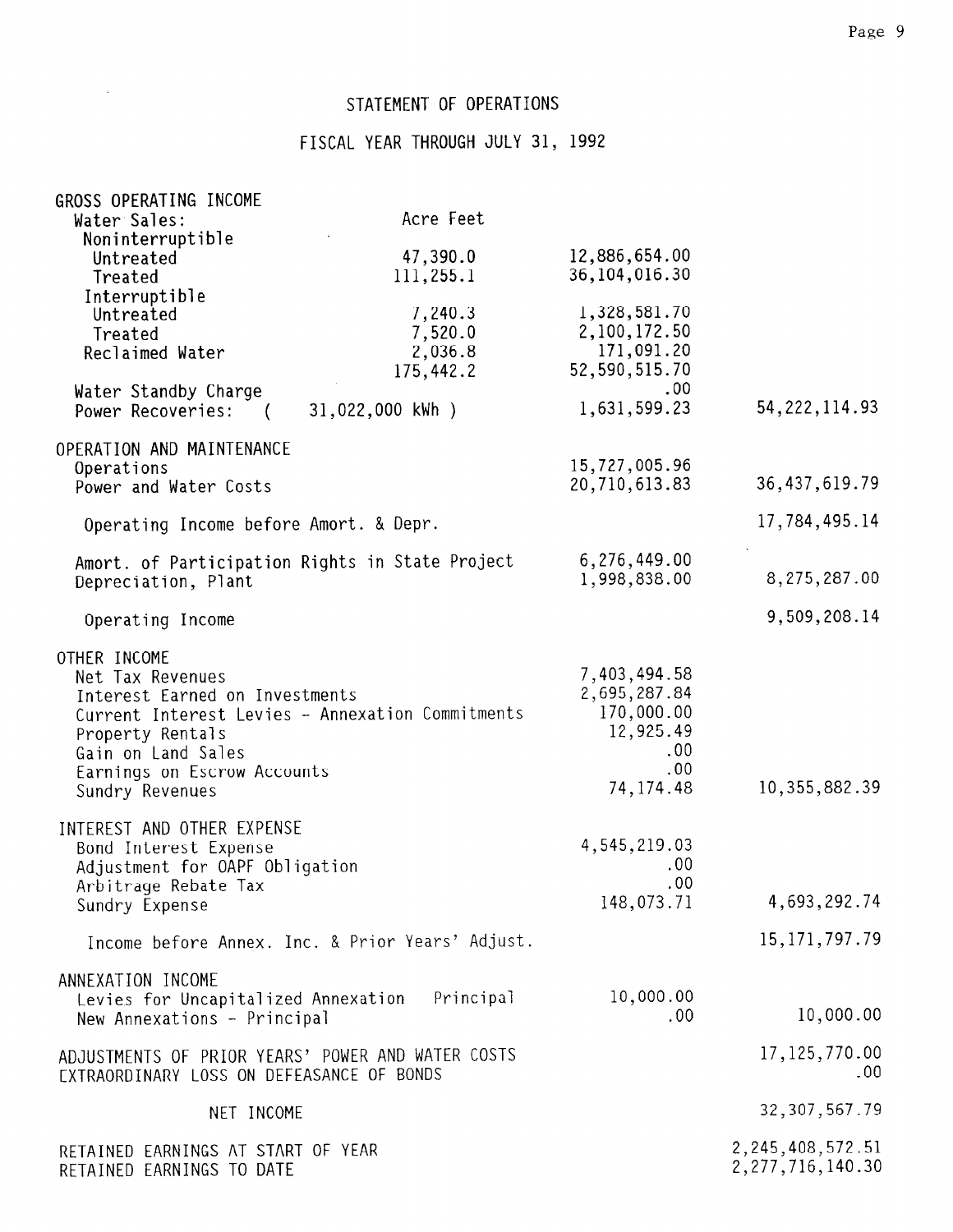## THE METROPOLITAN WATER DISTRICT OF SOUTHERN CALIFORNIA PROJECTED AND ACTUAL CONSTRUCTION COSTS

**JULY 1993** PROJECTED COSTS THROUGH 2002\* ESCALATED AT 5.5%: TOTAL PROGRAM  $\sum$  \$5,548.6

**EXPENDITURES TO DATE (F/Y 1993-94)** APPROPRIATIONS APPROVED TO DATE (F/Y 1993-94)  $\boxtimes$ 10.6

17.0



\* BASED ON CAPITAL IMPROVEMENT PROGRAM AS OF 7/15/93. INCLUDES PROJECTED EXPENDITURES FOR SECURING ADDITIONAL WATER SUPPLIES ON THE COLORADO RIVER AQUEDUCT.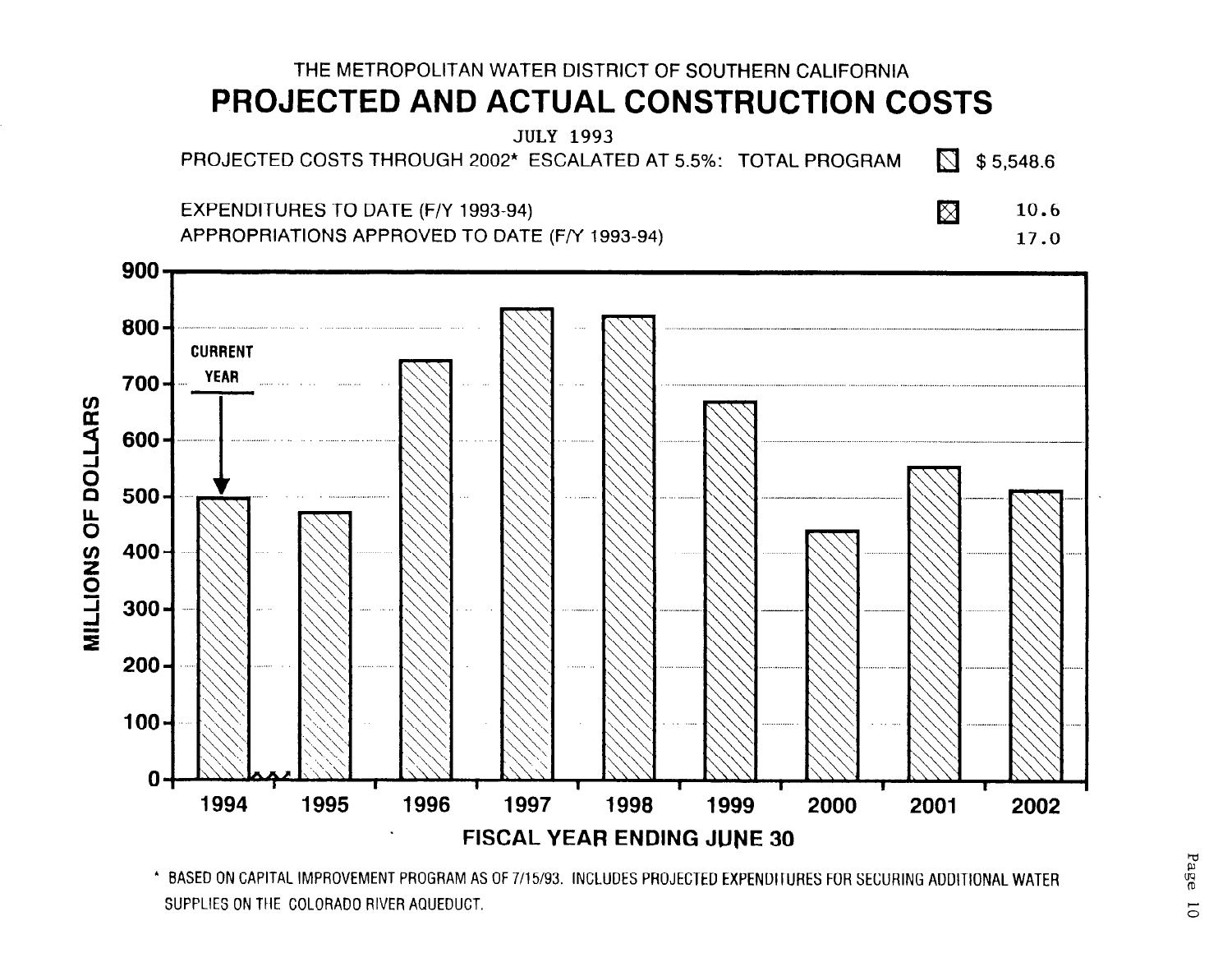## THE METROPOLITAN WATER DISTRICT OF SOUTHERN CALIFORNIA PROJECTED FIXED SWC CHARGES THROUGH 2035





MILLIONS OF DOLLARS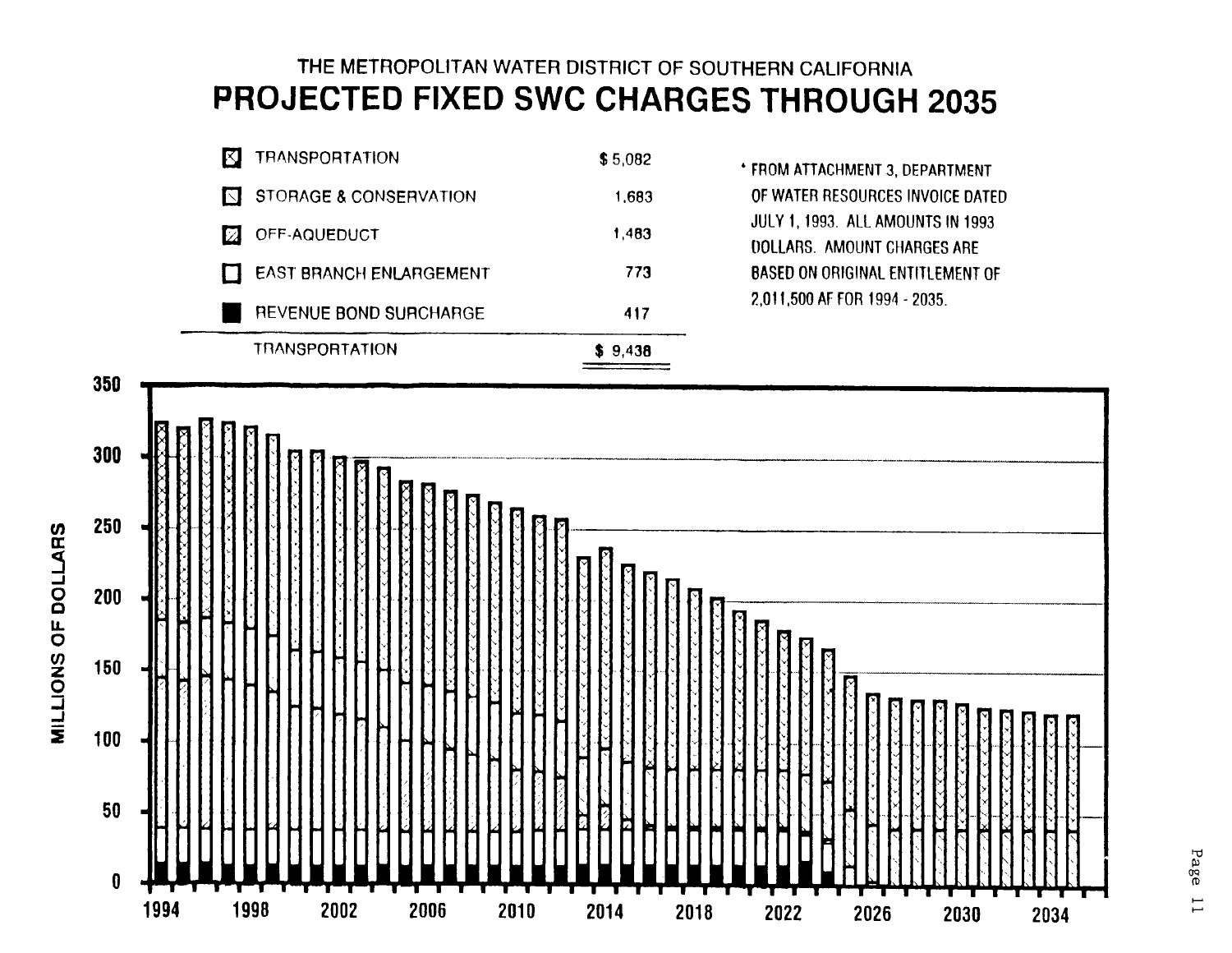## THE METROPOLITAN WATER DISTRICT OF SOUTHERN CALIFORNIA HISTORICAL CONSTRUCTION EXPENDITURES

from 7-1-66 through 6-30-93

**EXPENDITURES THROUGH 6-30-93 \$ 1.98 BILLION** 

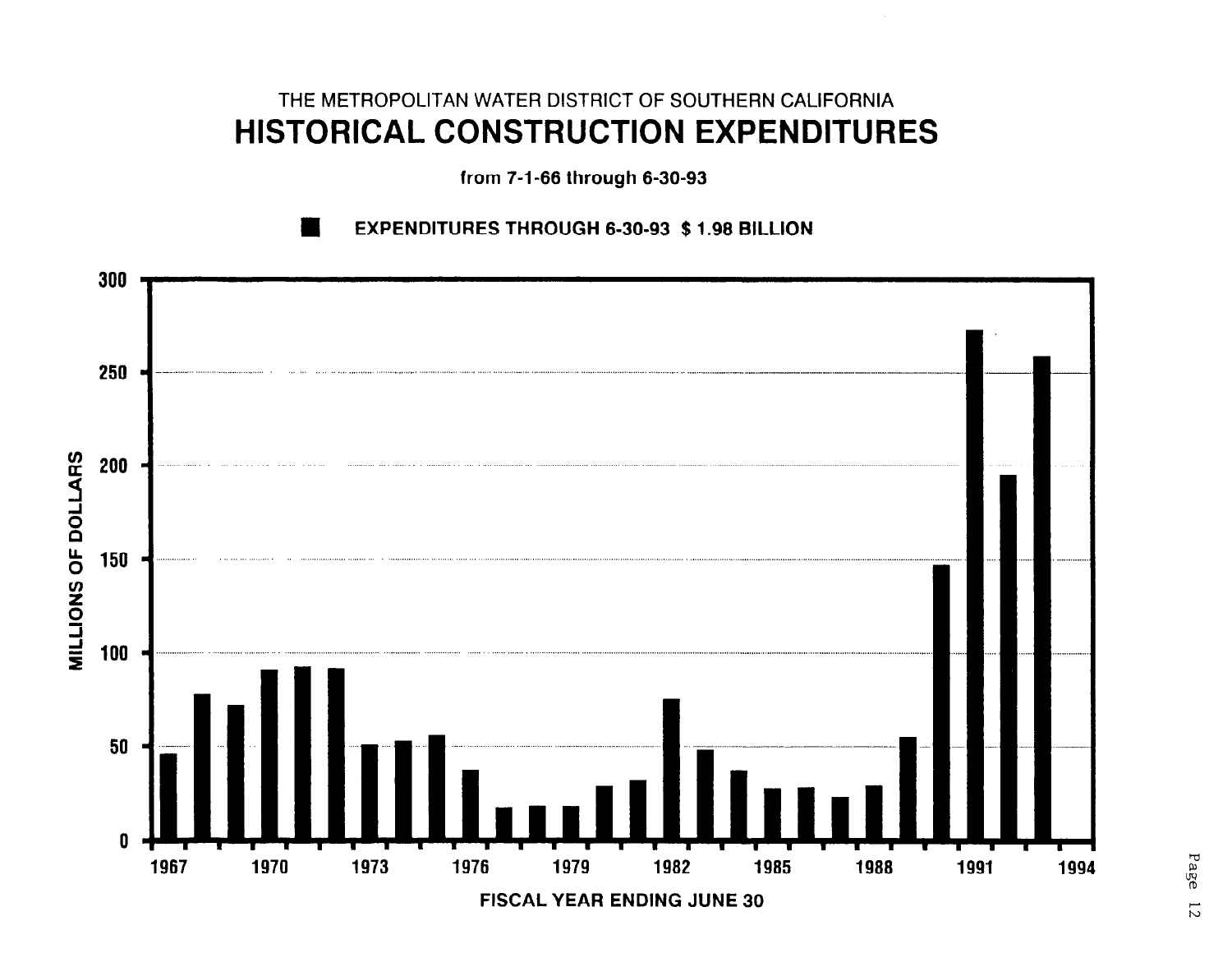

August 24, 1993

 $70$ : Board of Directors

From: **General Counsel** 

 $Subject:$  Review as to Eligibility of Securities Invested in by the Treasurer for the Month of July 1993

pursuant to Sections 2741(a) and 5101(b)(5) of the Administrative Code, this office has examined the Treasurer's Monthly Report to the Board for the month of July 1993 covering the investment of securities for that period. The reported forms of investment are within the eligible group of securities authorized by Section 5101(b)(2) of the Administrative Code, and as of the end of the month are within the percentage constraints specified in that section except for commercial paper, investments in which exceeded the limitation provided in Administrative Code Section 5101(b)(2)(vii) by .9%.

SBB:gm memo-sb\treas-07.93

- cc: J. R. Wodraska
	- G. D. Leddy
	- D. I. Furukawa
	- R. D. Sjoberg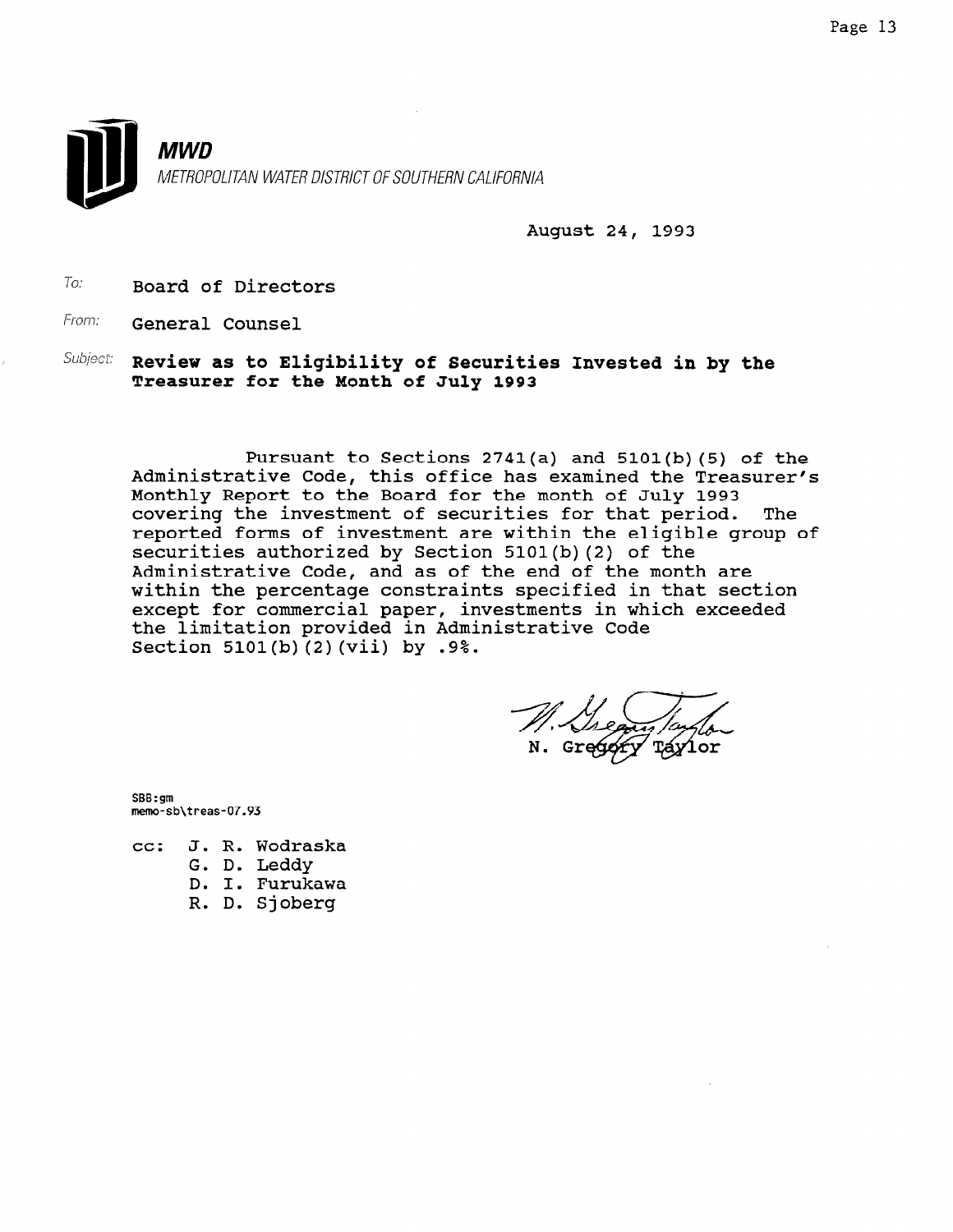

To: General Manager

From: Treasurer

Subject: Treasurer's Monthly Report - July 1993

This letter transmits a summary report of investments and cash balances and yield comparisons for the end of the current month. A detail report of investments is filed each month with the Executive Secretary. These reports are required by Section 5114 (b) of the Administrative Code. All of the investments comply with Section 5101 of the Administrative Code and the Investment Policy dated March 17, 1992.

District investments and cash balances are held in various funds designated for certain purposes as follows:

| Operating Fund<br>State Water Contract Fund<br>Debt Service Funds<br>Water Rate Stabilization Fund<br>Total | Book Value<br>\$286,203,000<br>67,872,000<br>75,652,000<br>99,769,000<br>\$529,496,000 |
|-------------------------------------------------------------------------------------------------------------|----------------------------------------------------------------------------------------|
| Construction and Trust Funds                                                                                | \$573,412,000                                                                          |

The average weighted days to maturity is 333.2 days. The return on investments ranged from 3.0 percent to 10.3 percent. Interest earnings and average weighted portfolio yields follow:

|      |      | Interest Earnings                                                                           |
|------|------|---------------------------------------------------------------------------------------------|
| July | 1993 | Portfolio<br>Fiscal Year<br>Yield<br>to Date<br>Month<br>3.7%<br>\$3,453,186<br>\$3,453,186 |
| July | 1992 | \$2,765,036<br>4.2%<br>\$2,765,036<br>Richard D.<br>Sidberg                                 |

Attachments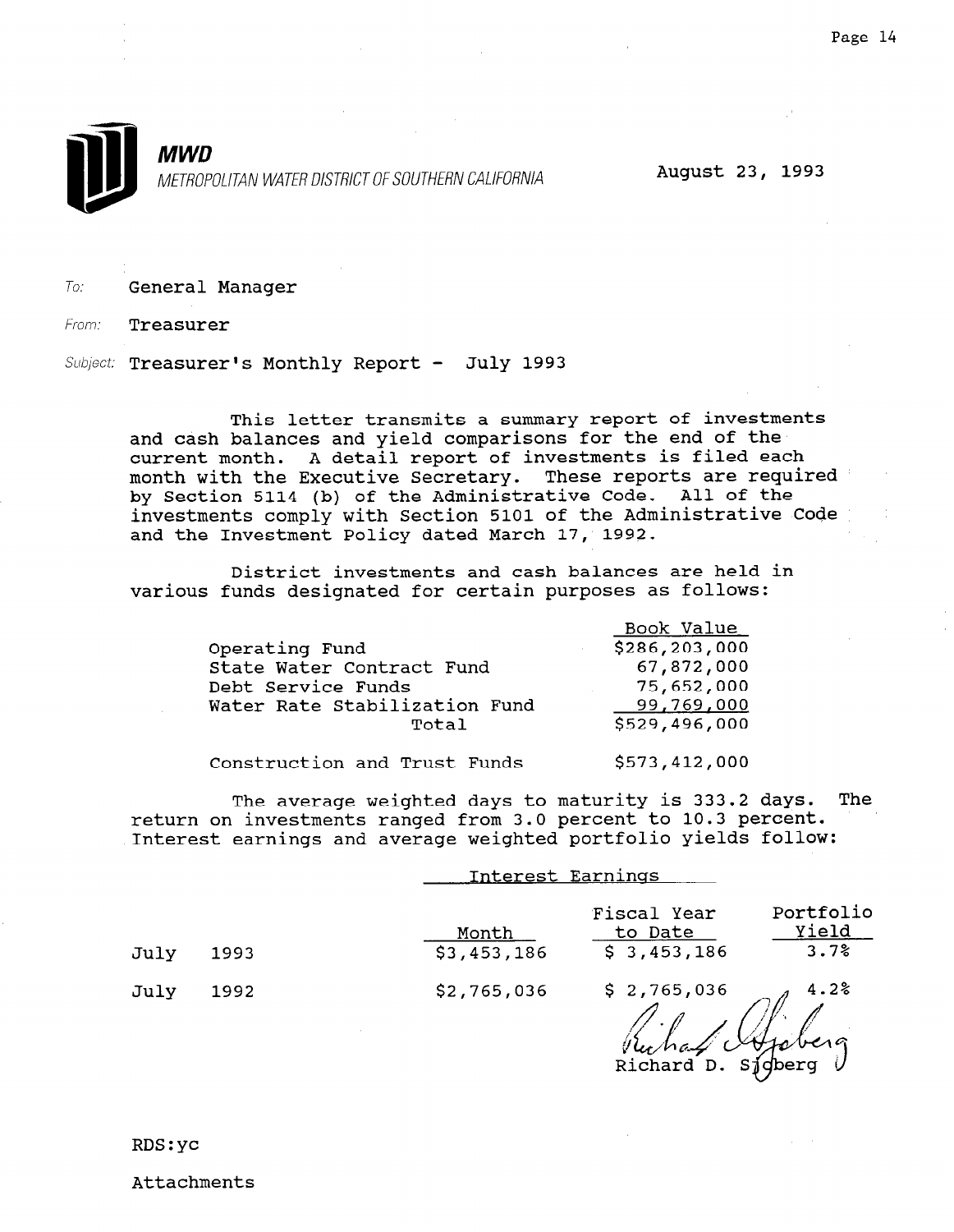Page 15

### THE METROPOLITAN WATER DISTRICT OF SOUTHERN CALIFORNIA

### Summary Report of Investment Activity & Status of Cash for the Month Ending July 31, 1993 (Shown at Book Value and in \$ Thousands)

|                                                     |                | BEGINNING PURCHASES DRAWALS | WITH- |                  | <b>ENDING</b>   | % of Portfolio | ADMIN.      |
|-----------------------------------------------------|----------------|-----------------------------|-------|------------------|-----------------|----------------|-------------|
| <b>SECURITIES:</b>                                  | <b>BALANCE</b> | <b>DEPOSITS</b>             |       | SALES MATURITIES | <b>BALANCE</b>  | ACT.           | <b>CODE</b> |
| <b>U. S. TREASURY</b>                               | \$388,886      | \$24,717                    |       | \$156,587        | \$257,016       | 23.3 100       |             |
| <b>U.S. GUARANTEES-GNMA'S</b>                       | 6.299          |                             |       | \$456            | 5,843           |                | $0.5$ 100   |
| <b>FEDERAL AGENCIES</b>                             | 195,248        | \$7.987                     |       | 81,000           | 122,235         | 11.1 33        |             |
| REPURCHASE AGREEMENTS                               | 232,456        | 3,017,308                   |       | 3,083,653        | 166,111         | 15.1 30        |             |
| <b>BANKERS' ACCEPTANCES</b>                         | 70,908         | 27,922                      |       | 32.405           | 66,425          | 6.0 30         |             |
| <b>COMMERCIAL PAPER</b>                             | 177,031        | 263,766                     |       | 210,236          | 230,561         |                | 20.9 20 (A) |
| <b>NEGOTIABLE CERTIFICATES</b><br>OF DEPOSIT        | 53,522         |                             |       | 14 821           | 38,701          | $3.5$ 20       |             |
| <b>LOCAL AGENCY INVESTMENT</b><br>FUND - CALIFORNIA | 15,000         | 200,000                     |       |                  | 215,000         | 19.5           | (B)         |
| <b>CALIFORNIA SWP BONDS</b>                         | 35             |                             |       |                  | 35 <sup>2</sup> | 0.0            | (C)         |
| <b>SUBTOTAL</b>                                     | \$1,139,385    | \$3,541,700                 |       | \$3,579,158      | \$1,101,927     |                |             |
|                                                     |                |                             |       |                  |                 |                |             |
| CASH:                                               |                |                             |       |                  |                 |                |             |
| <b>DEMAND ACCOUNTS</b>                              | \$836          | \$824                       |       |                  | \$1,660         |                | $0.2$ 100   |
| <b>DRAFT/MWD CU/PETTY CAS</b>                       | 170            | \$7                         |       |                  | 177             | 0.0            | (D)         |
| LESS OVERNIGHT INVEST.                              | (2, 565)       | 1,709                       |       |                  | (856)           | $-0.1$         | (E)         |

 $($1,559)$ \$2,540 \$981 **SUBTOTAL**  $$1,102,908$  100.0  $$1,137,826$ \$3,544,240 \$3,579.158 **TOTAL** 

A) Commercial Paper in compliance with Admin. Code as of August 2, 1993.

B) Construction funds \$200,000,000; other funds \$15,000,000.

C) Additional purchases limited to one \$5,000 bond of each series of SWP bonds.

D) Petty Cash, \$4,000; Draft Accounts, \$73,000; MWD Credit Union, \$100,000.

E) Includes investment of outstanding checks.

Note: Excludes cash and securites held in escrow for the District's refunded bonds and crossover refunding bonds.